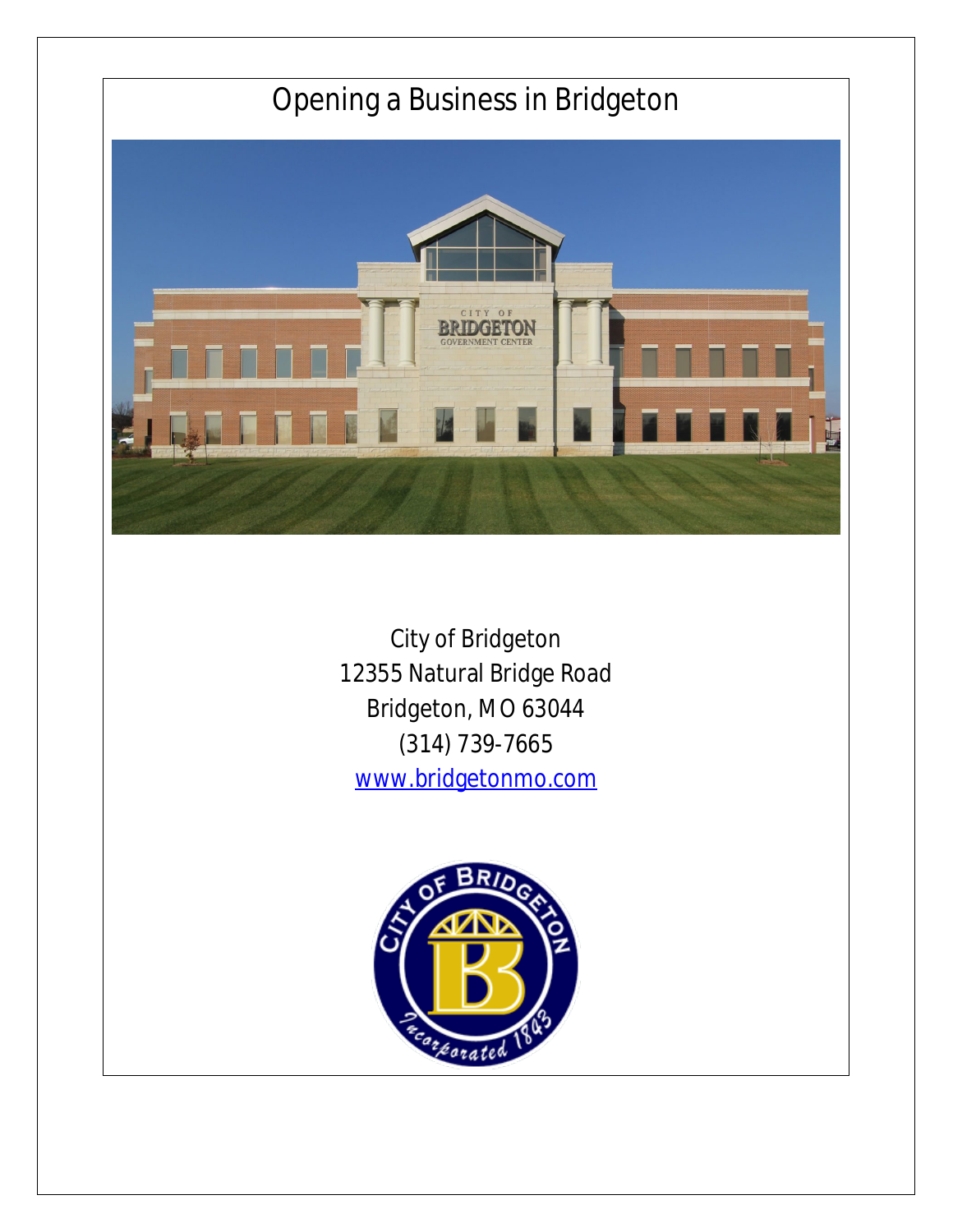## WELCOME!

*The City of Bridgeton welcomes your new business to the community. This brochure will answer frequently asked questions about opening a business in the City. For additional information please visit [www.bridgetonmo.com](http://www.bridgetonmo.com) or call (314) 739-7665.*

## **The Bridgeton Advantage**

- Located in the heart of the St. Louis metropolitan region.
- Adjacent to Lambert-St. Louis International Airport (5-minute drive)
- 50,000 people in immediate trade area with more than 1,000,000 in the county
- \$60,000 Median Income
- Strong daytime population
- Home to Missouri's highest volume interstate interchange, I-70 & I-270, with more than 160,000+ vehicle trips daily
- A vibrant retail corridor served at either end by interstate highway interchanges
- Easy access to Interstate 64/40 and interstate 44
- Within a 15-minute drive to downtown St. Louis, the Clayton CBD and West County

Known for its vibrant retail corridor on St. Charles Rock Road with such businesses as Walmart Supercenter, Target, Kohl's, Best Buy, Home Depot, Lowes, Sports Authority, Schnuck's and several quick service and casual dining restaurants, the "Rock Road" is a regional shopping destination.

Bridgeton boasts eight city-owned parks, including the Berry Hill Golf Course, the Bridgeton Municipal Athletic Complex, and the Bridgeton Crossing Family Aquatic Park among the 256 acres set aside for picnicking, sports, swimming, trailblazing, and leisure activities.

With an abundance of single-family homes and apartments, well-maintained streets, low taxes, and the highly-rate Pattonville School District, Bridgeton is considered a premier place to live, shop, and play.

Bridgeton is also home to the only Level II Trauma Center in North St. Louis County – SSM DePaul Health Center. The 476-bed, full-service hospital, with is 2,208 employees, provides care to over 20,000 admitted patients, 110,000 out-patient, and 60,000 emergency room patients per year.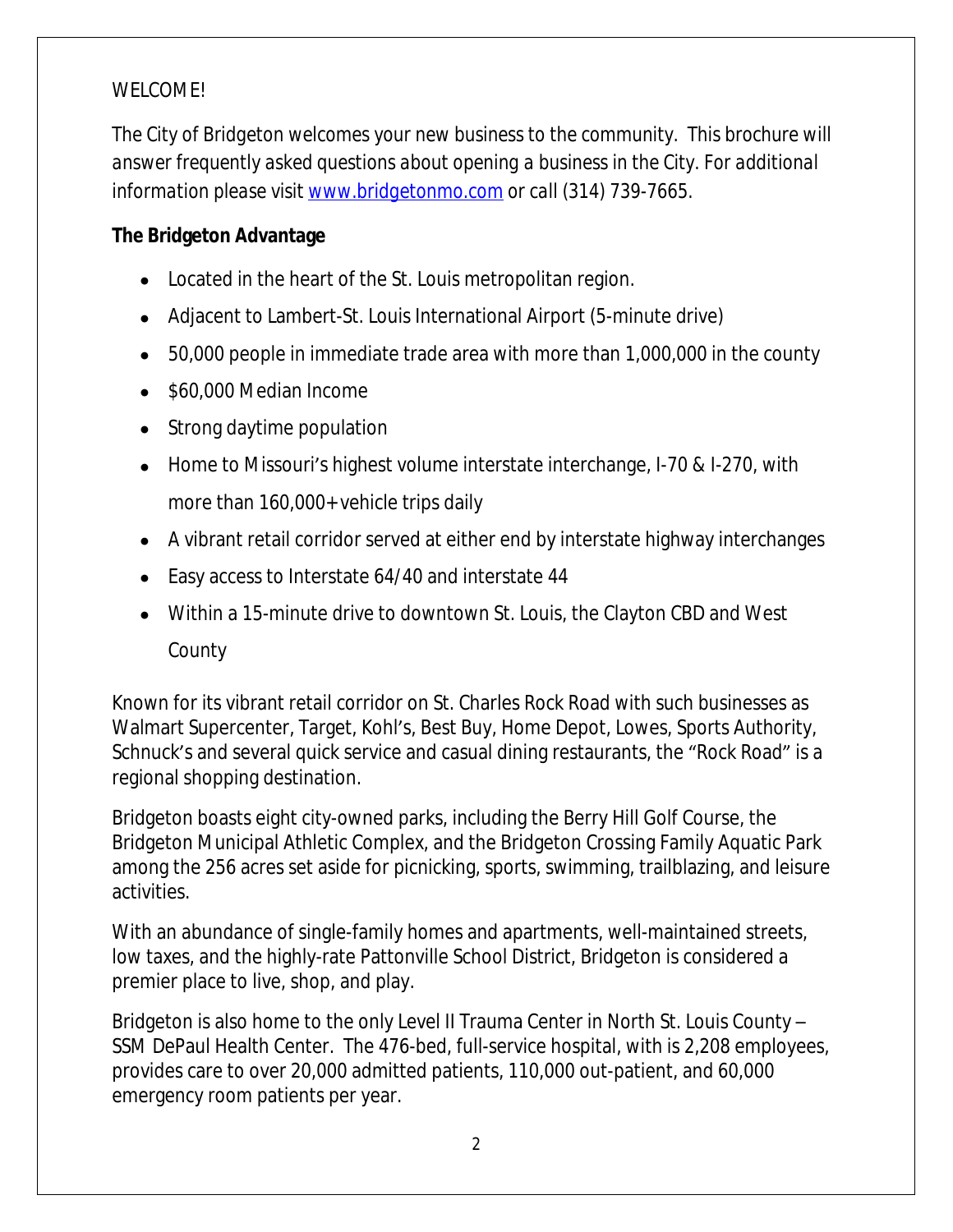# **New Business Checklist:**



**Verify Zoning.** Before leasing or purchasing a building site, it is recommended you verify that the proposed use is permitted at that location per the City's Zoning Ordinance. To determine if the zoning is appropriate, as well as whether the proposed use meets parking requirements, you may request a zoning verification letter from the Planning and Development Administrator at (314) 373-3817.



**L** Building Permit. To determine if the proposed work to the space, including signs, requires a building permit, contact the Building Code Official at (314) 373-3815.

**CCCUPANCY Permit.** You will need to obtain a Commercial Occupancy Permit in the following instances:

- a. New Business
- b. Change of Ownership
- c. Occupying a New Location
- d. Occupying Additional Space

If you have applied for any building permits or will be making any structural changes to the interior, please inform the Public Works Department prior to applying for a Business Occupancy Permit. For more information, contact the Building Code Official at (314) 373-3815.

 $\overline{\phantom{0}}$ **Business License.** Except as exempted by Missouri State Statute, every business operating in the City of Bridgeton is required to obtain a business license. For more information contact the Finance Clerk at (314) 373-3857.

**Home Occupations.** Some types of businesses are permitted to operate within a dwelling. To determine whether your proposed enterprise is permitted, applicants are advised to first contact their subdivision trustees regarding possible subdivision restrictions. Then applicants should contact the Planning and Development Administrator at (314) 373-3817

**Alarm Registration**. Business owners are required by ordinance to register their alarm system and provide updated emergency information. For more information, contact the Bridgeton Police Department at (314) 739-7557.

**Liquor/Vending/Solicitor/Itinerant Merchant License.** If applicable, you must apply for the appropriate license. For more information, contact the City Clerk at (314) 373-3853.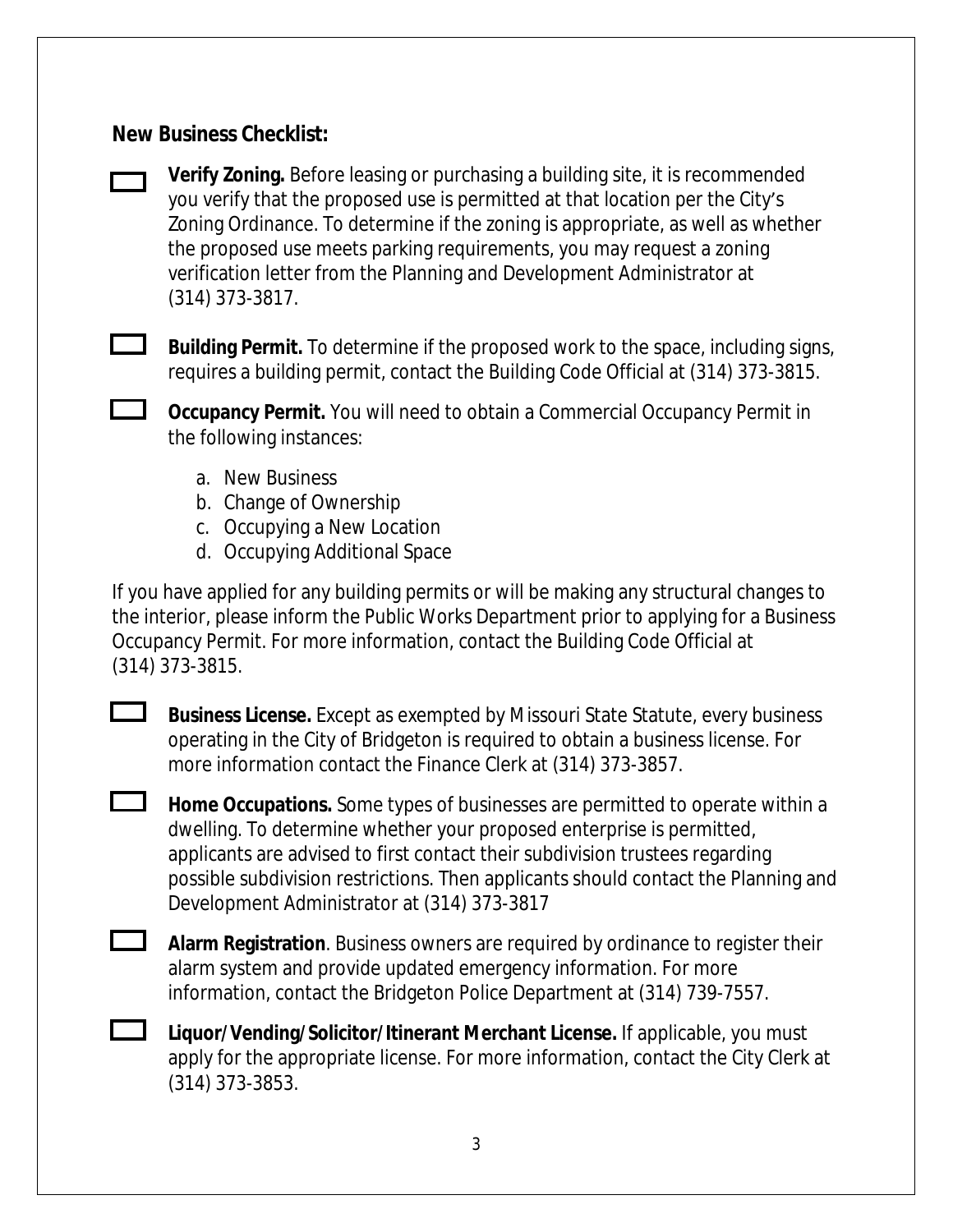**Worker's Compensation Certificate.** According to State Statute RSMo 287, construction companies with one or more employees must submit a copy of their certificate of insurance for worker's compensation coverage prior to the issuance of a municipal business license. For more information contact, the City Clerk at (314) 373-5853.

**MO Business Registration.** Most companies operating in Missouri must register with the state. Unincorporated businesses must also file if they do business under any title other than the actual name of the owner. For more information contact:

> Corporations Division Office of the Secretary of State PO box 778 Jefferson City, MO 65102 (866) 223-6535 [www.sos.mo.gov](http://www.sos.mo.gov)

**MO Sales Tax License.** A business license is issued only after a State Sales Tax License (applicable for Retail sales) is obtained and cleared. To Apply, contact the Missouri Department of Revenue at (314) 573-751-5860 or visit [www.dor.mo.gov/taxation.](http://www.dor.mo.gov/taxation) *Be advise that Business Licenses can be revoked for delinquent sales tax collection.*

**TIF/TDD/CID Special Tax Districts.** All businesses that collect sales tax and are in the Hilltop Plaza or St. Charles Rock Road redevelopment areas, will be financing infrastructure improvements to the redevelopment areas via one (1) cent sale tax. To verify that you are located within one of these taxing districts, and are responsible for collecting this additional sales tax, please contact the Finance Officer at (314) 373-3856

**Health Permit**. All restaurants and food service establishments must have appropriate permits from St. Louis County. For more information, contact the Department of Health at (314) 615-0600.

**NOTE:** *This list is not exhaustive. In some situations (e.g. when your business handles hazardous materials, when operating in a flood plain, when food is being prepared, etc.) there may be special permitting required from other local, County, State, or Federal agencies or Departments.*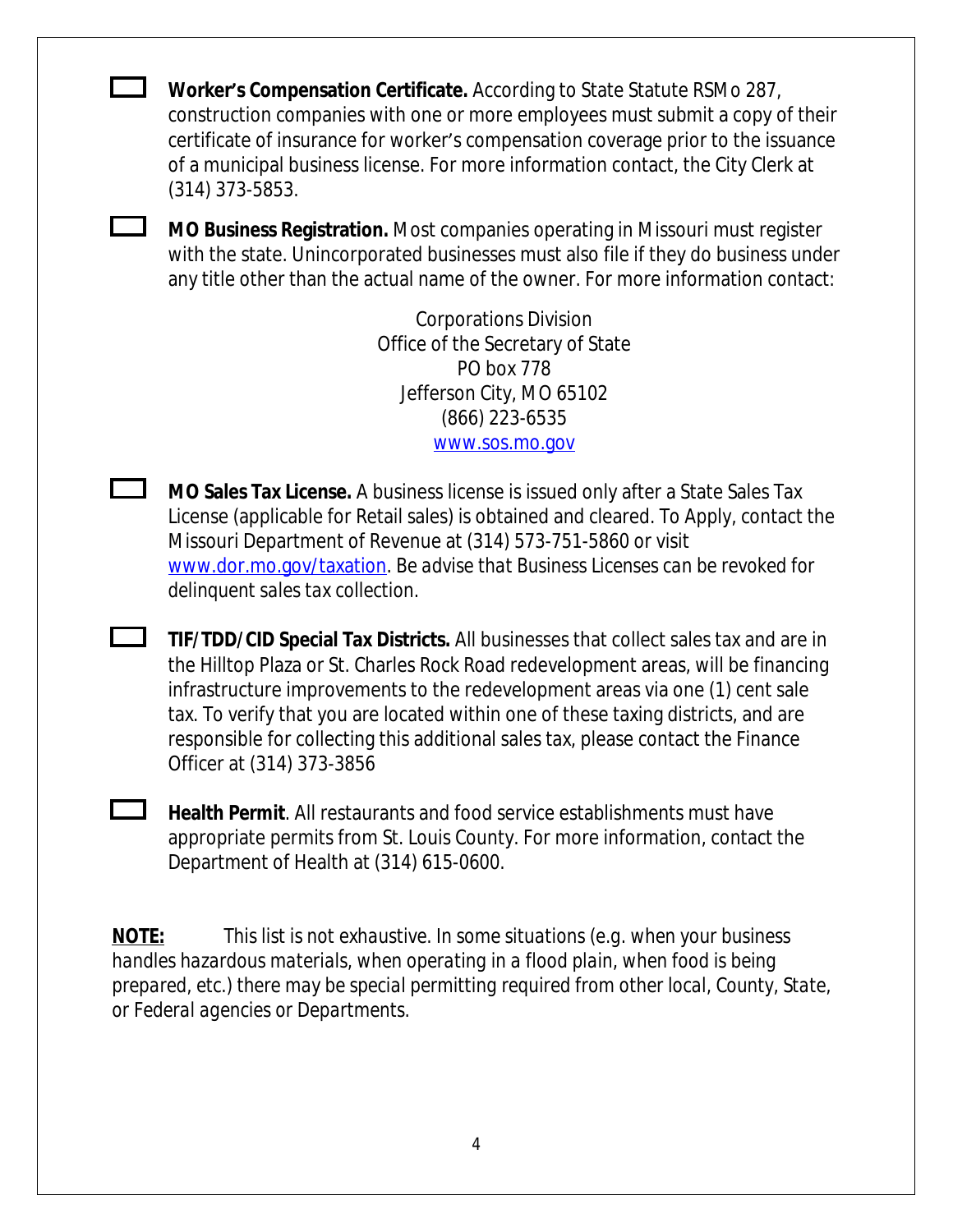## **New Business Resources:**

#### **Small Business Development Center – St. Louis County Extension**

10650 Gateway Boulevard St. Louis MO 63132 (314) 400-2115

The Small Business Development Center, a service of the University of Missouri Extension, offers individual counseling, training programs and technical assistance. To home-based and small businesses, it provides educational programs, information and assistance on business topics.

#### **US Small Business Administration**

1222 Spruce St. Plant Growth Chamber St. Louis MO 63103 (314) 539-6600 [www.sba.gov/mo/stlouis](http://www.sba.gov/mo/stlouis)

#### **SCORE**

1222 Spruce Street, Ste. 10.103 St. Louis, MO 63103 (314) 539-6602

## [www.stlouis.score.org](http://www.stlouis.score.org)

SCORE provides no-cost, confidential business counseling tailored to meet the needs of each business. It also offers workshops and seminars, for a modest fee, to both start-up entrepreneurs and existing business.

#### **Maryland Heights Chamber of Commerce**

11705 Dorsett Rd Suite 208 Maryland Heights, MO 63043 (314) 942-2110

#### [www.mhcc.com](http://www.mhcc.com)

The Maryland Heights Chamber of Commerce strives to enhance the general welfare and prosperity of businesses and citizens of the Maryland Heights/Bridgeton areas, as well as provide opportunities for its members to address economic, commercial, governmental and educational issues.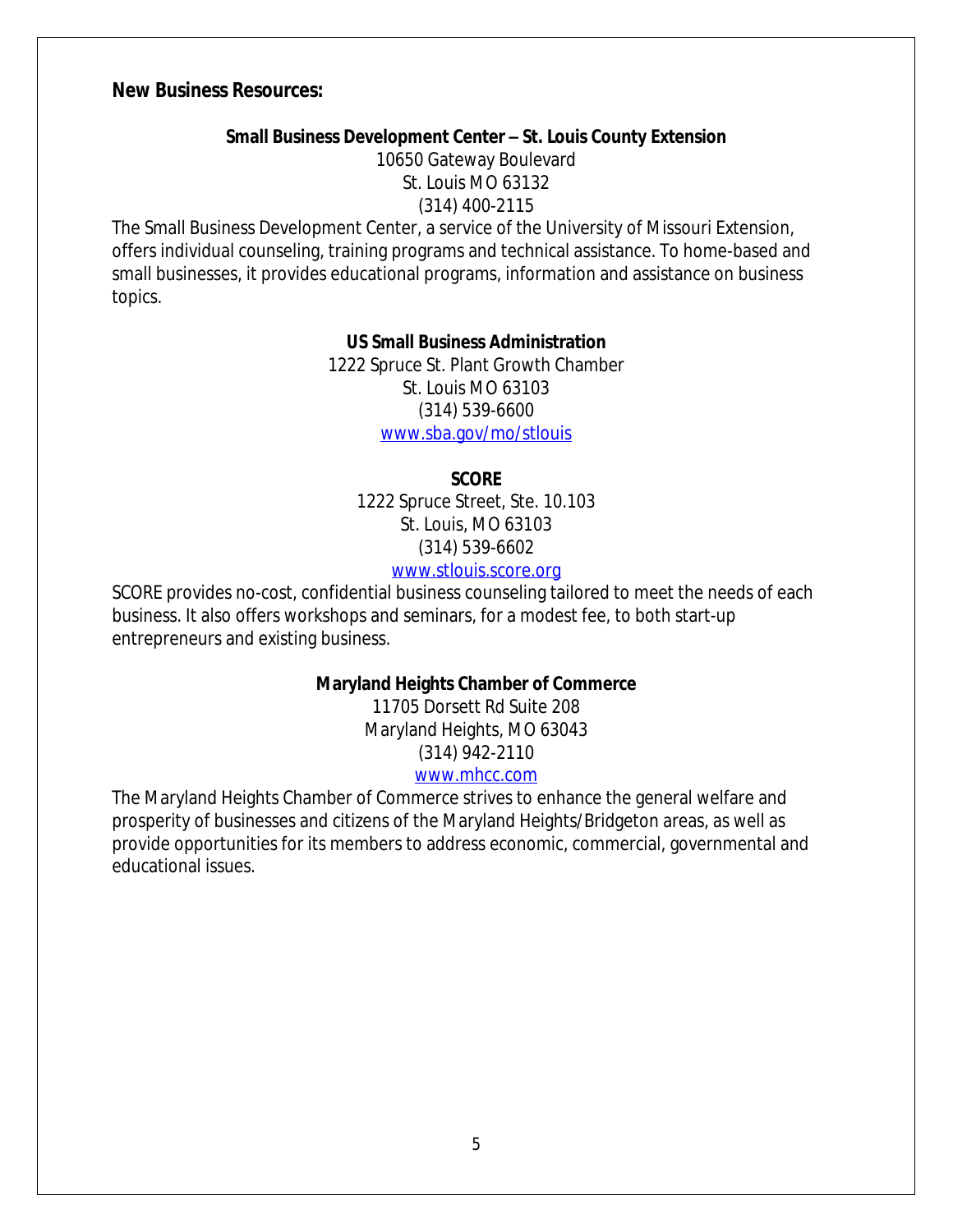## **FINANCING & INCENTIVES**

## **Missouri Department of Economic Development**

301 W. High Street Jefferson City, MO 65101 (573) 751-4962 [www.ded.mo.gov](http://www.ded.mo.gov)

The Missouri Department of Economic Development offers several incentive programs to assist businesses. The *Business Development* team is ready to assist your existing Missouri business with its expansion. The *Missouri Partnership*, a public/private nonprofit organization, can assist you with your business relocation needs. The *Missouri Business Portal* offers a variety of resources aimed at helping you start a business. *Missouri SourceLink* can provide personalized business assistance. In addition, there are several tools available for businesses provided free of charge by the Missouri Department of Economic Development.

### **St. Louis Economic Development Partnership**

7733 Forsyth Boulevard, Ste. 2200 St. Louis MO 63105 (314) 615-7663 [www.stlpartnership.com](http://www.stlpartnership.com)

The Partnership's mission is to lead in the development and growth of long-term diversified business and employment opportunities by creating innovative solutions that generate increased wealth and enhanced quality of life for the citizens, businesses and institutions of the St. Louis region.